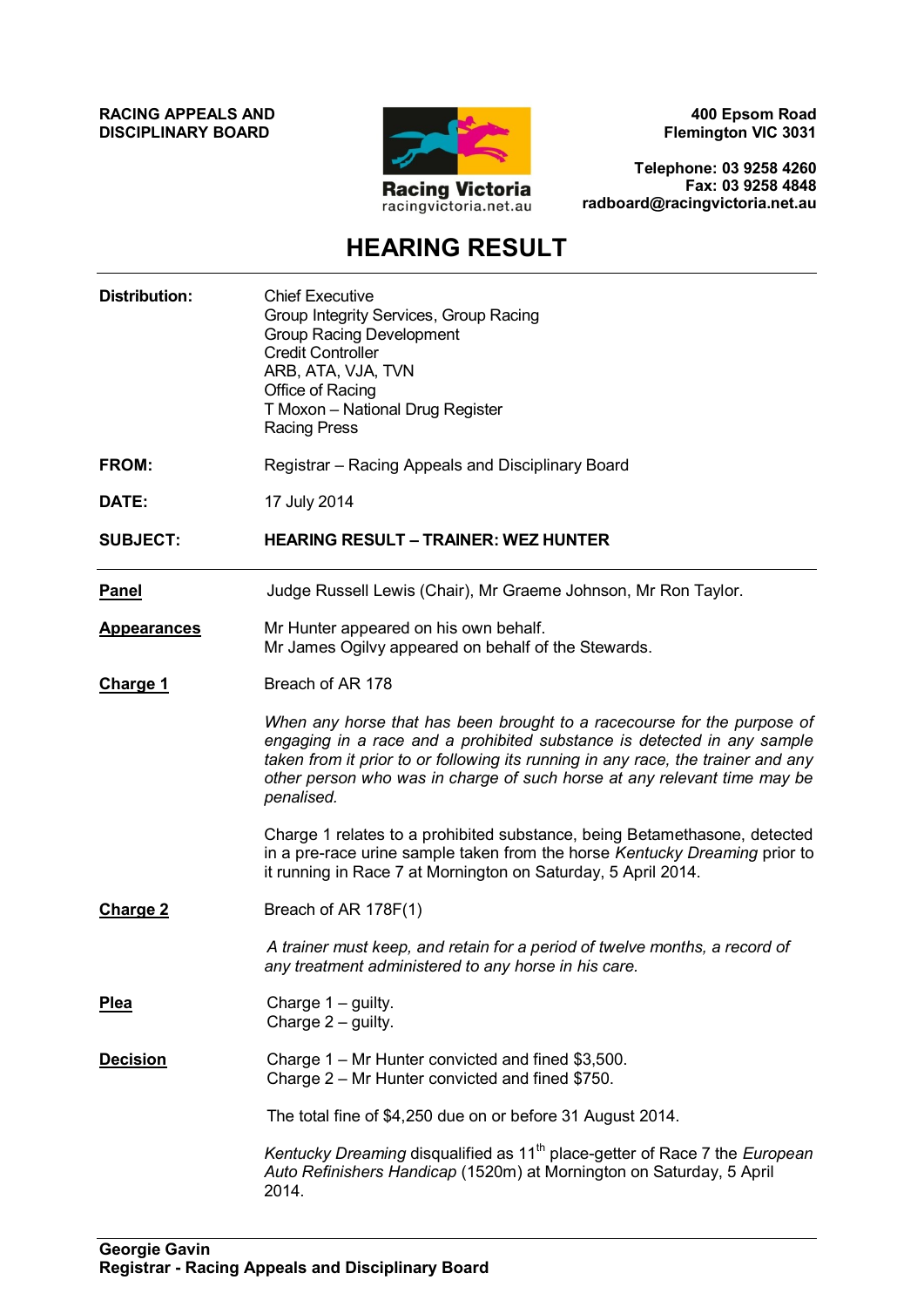# **TRANSCRIPT OF PROCEEDINGS**

## **RACING APPEALS AND DISCIPLINARY BOARD**

 $\mathcal{L}_\text{max}$  , and the contribution of the contribution of the contribution of the contribution of the contribution of the contribution of the contribution of the contribution of the contribution of the contribution of t

## **HIS HONOUR JUDGE R.P.L. LEWIS, Chairman MR G. JOHNSON MR R. TAYLOR**

## **EXTRACT OF PROCEEDINGS**

## **DECISION**

## **TRAINER: WEZ HUNTER**

#### **MELBOURNE**

## **THURSDAY, 17 JULY 2014**

MR J. OGILVY appeared on behalf of the RVL Stewards

MR W. HUNTER appeared on his own behalf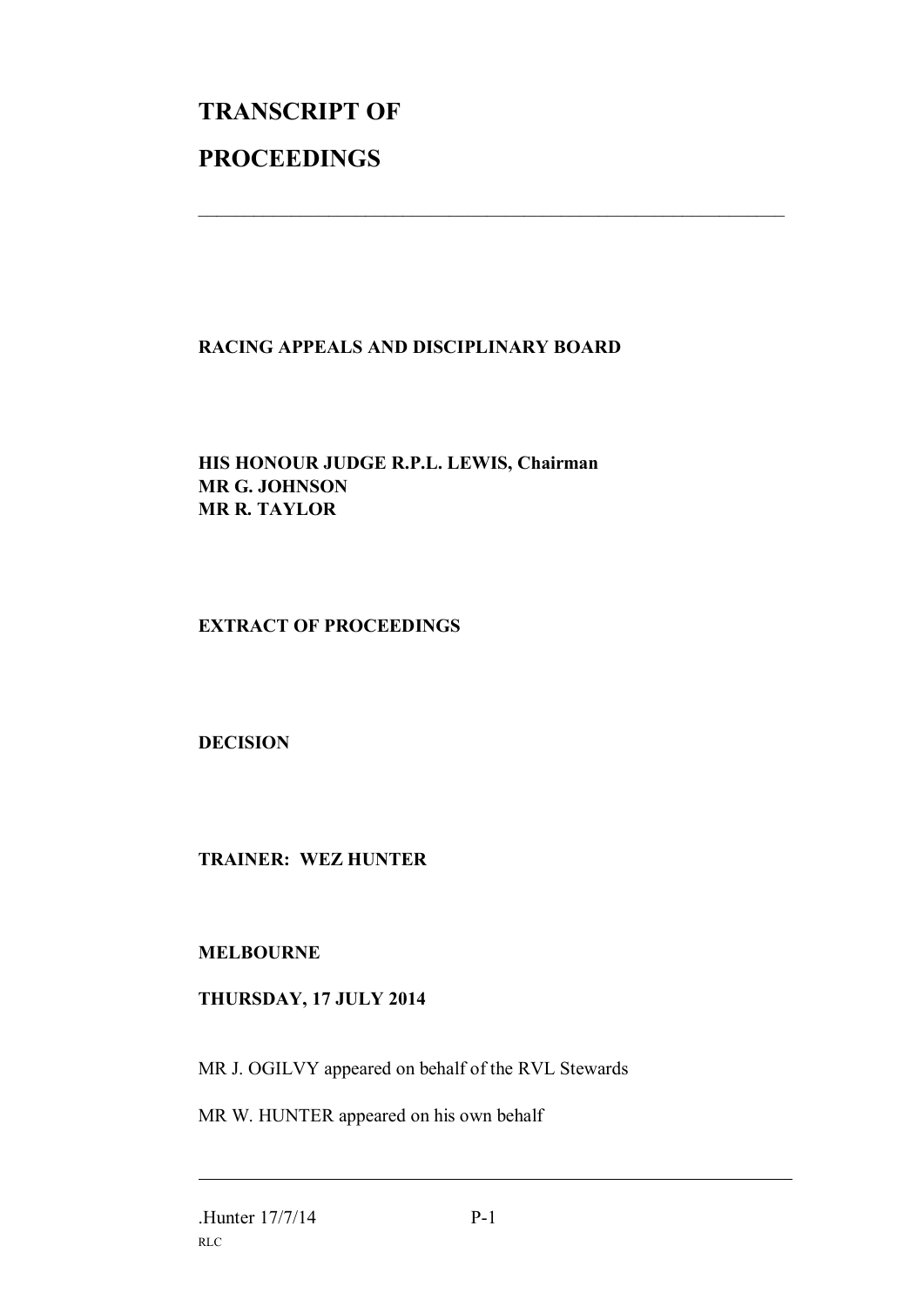CHAIRMAN: Wez Hunter, you have pleaded guilty to one charge laid under Australian Rule of Racing 178 which is in the following terms:

*Subject to Australian Rule 178G, when any horse that has been brought to a racecourse for the purpose of engaging in a race and a prohibited substance is detected in any sample taken from it prior to or following its running in any race, the trainer and any other person who was in charge of such horse at any relevant time may be penalised.*

The horse involved was Kentucky Dreaming and the prohibited substance, betamethasone, was detected in a pre-race urine sample taken from the horse on race day, 5 April 2014. The second charge laid under Australian Rule 178F alleges that you failed adequately to keep and retain for 12 months a record of treatments by veterinarians, in particular in relation to Kentucky Dreaming.

#### **The Facts**

Kentucky Dreaming, a five-year-old gelding, was an unsound horse. He was unable to be given much trackwork and most of his training was done at the beach and by swimming. He has had 18 starts for two wins, one 2nd and three 3rds. On 1 April 2014, Dr Adam Matthews attended your stables at Mornington. He inspected and examined the horse, having been told by you that the horse was to run on 5 April. You left it entirely up to the veterinarian to decide whether the horse required any treatment. You left Ms Erin Nanscawen in charge.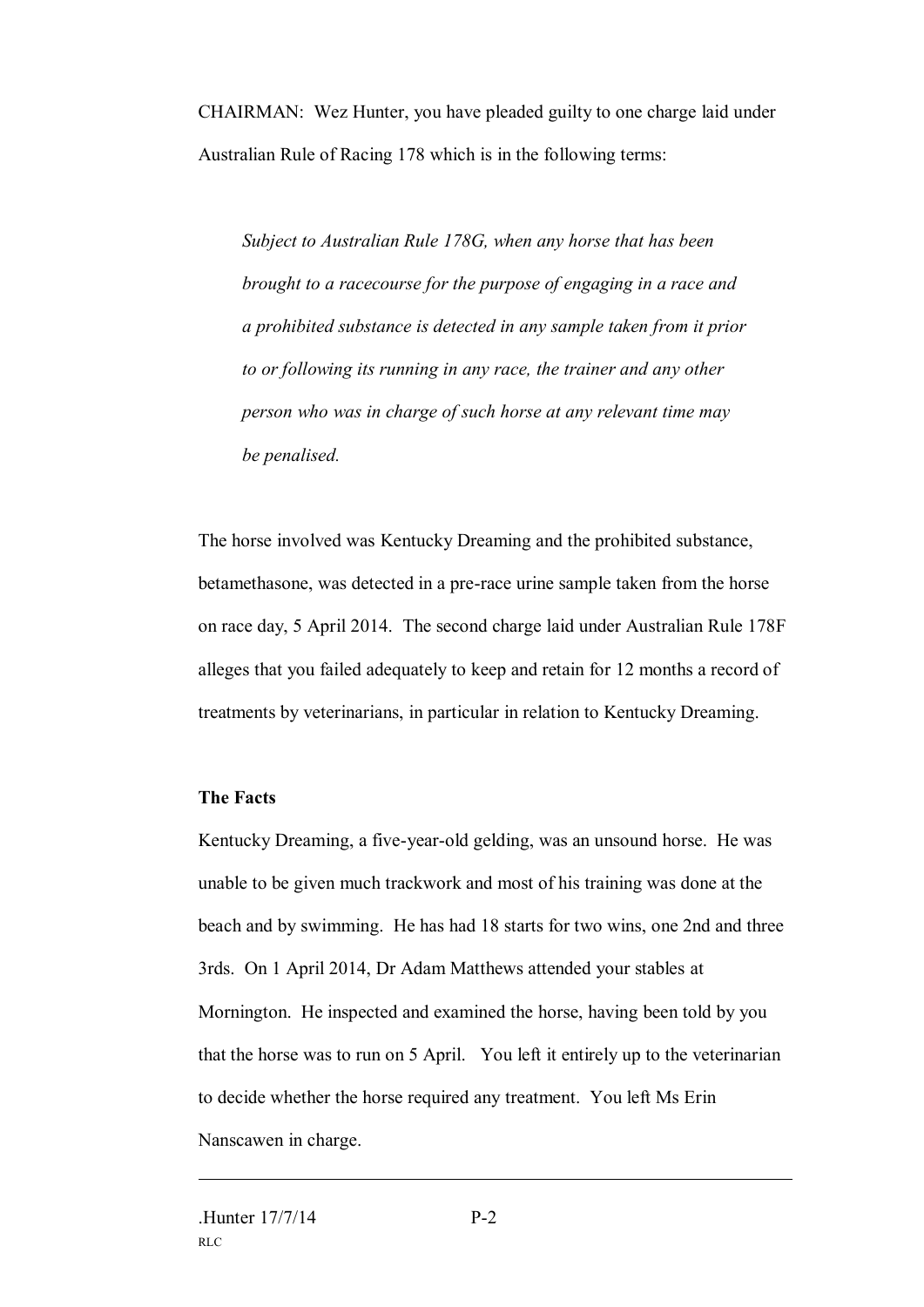In the event, Dr Matthews injected 5.7 milligrams of betamethasone into the horse's front fetlock joints. Celestone is the name of the commercial product which contains betamethasone. Not including the day of the injection, Dr Matthews allowed three clear days as a withholding period, a risky, indeed precarious time allowance according to Dr Grace Forbes, the RVL veterinarian.

Stewards are not required to engage in a debate as to what is the prudent withholding period for Celestone, nor is the board required to make a finding as to how it was that the horse returned a positive. Nevertheless, it seems likely that whilst injecting at least one of the intra-articular fetlock joints, some of the betamethasone escaped into the soft tissues, which had the consequence of the drug staying longer than Dr Matthews expected in the horse's system. Dr Matthews told stewards that there was always a risk that this could happen, although this is the first time it had ever happened to him.

The Board accepts that you did not know beforehand that Dr Matthews intended to inject Celestone. You also relied on Dr Matthews' judgment as to any withholding period in relation to the administration of any drug. Ignorance of such matters, however, does not exonerate you. Your responsibility as a licensed trainer is inter alia to ensure as far as is reasonable that (1) you are aware of what treatment the veterinarian is giving the horse and (2) you are aware of the risks attendant upon such treatment, in particular when treatment is administered close to race day.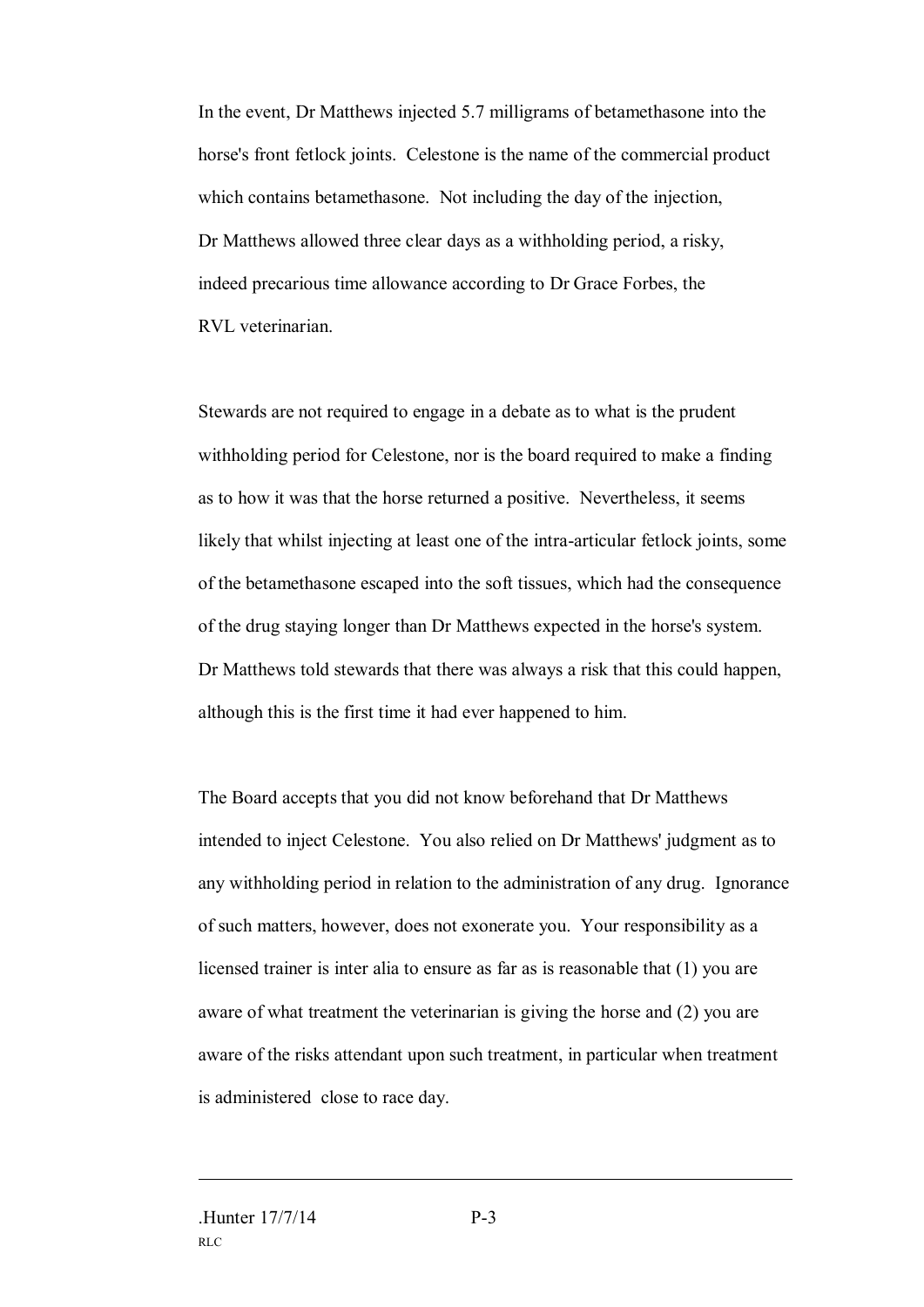You failed dismally to meet a minimum standard of inquiry in this case, either before or after the horse was treated by Dr Matthews. As it turned out, had you done so, it seems likely that Dr Matthews would have told you that all was well - he, Dr Matthews, not realising that some of the injected drug had missed the joint. The Board notes that in this context, the horse was playing up and was proving a handful when the injection was being delivered.

As I have pointed out, it does not avail the trainer in such cases to say, "Well, I left it up to the vet." Nevertheless, the Board recognises the fact that many, even most trainers, tend to rely implicitly on the advice of their veterinarian. Should the veterinarian not act prudently or, worse, negligently in not taking into account risks associated with the injection of a potentially prohibited substance, or fail to adopt a conservative approach in calculating withholding periods, there is little the trainer can do about it. However, in this case, it is clear that you were derelict in your duty as a licensed trainer in not even attempting to satisfy yourself to the best of your ability of the risks associated with the administration of Celestone.

You are a young and, by all accounts, a promising trainer. This is your first offence. It is to be hoped that you have learnt a valuable lesson. The Board takes into account your plea of guilty and the fact that you have no previous convictions under the Rules of Racing. In all the circumstances, the Board is of the opinion that a financial penalty is the appropriate disposition. Such a penalty should reflect the principles of general deterrence and denunciation of what may be called, in this case, irresponsible conduct.